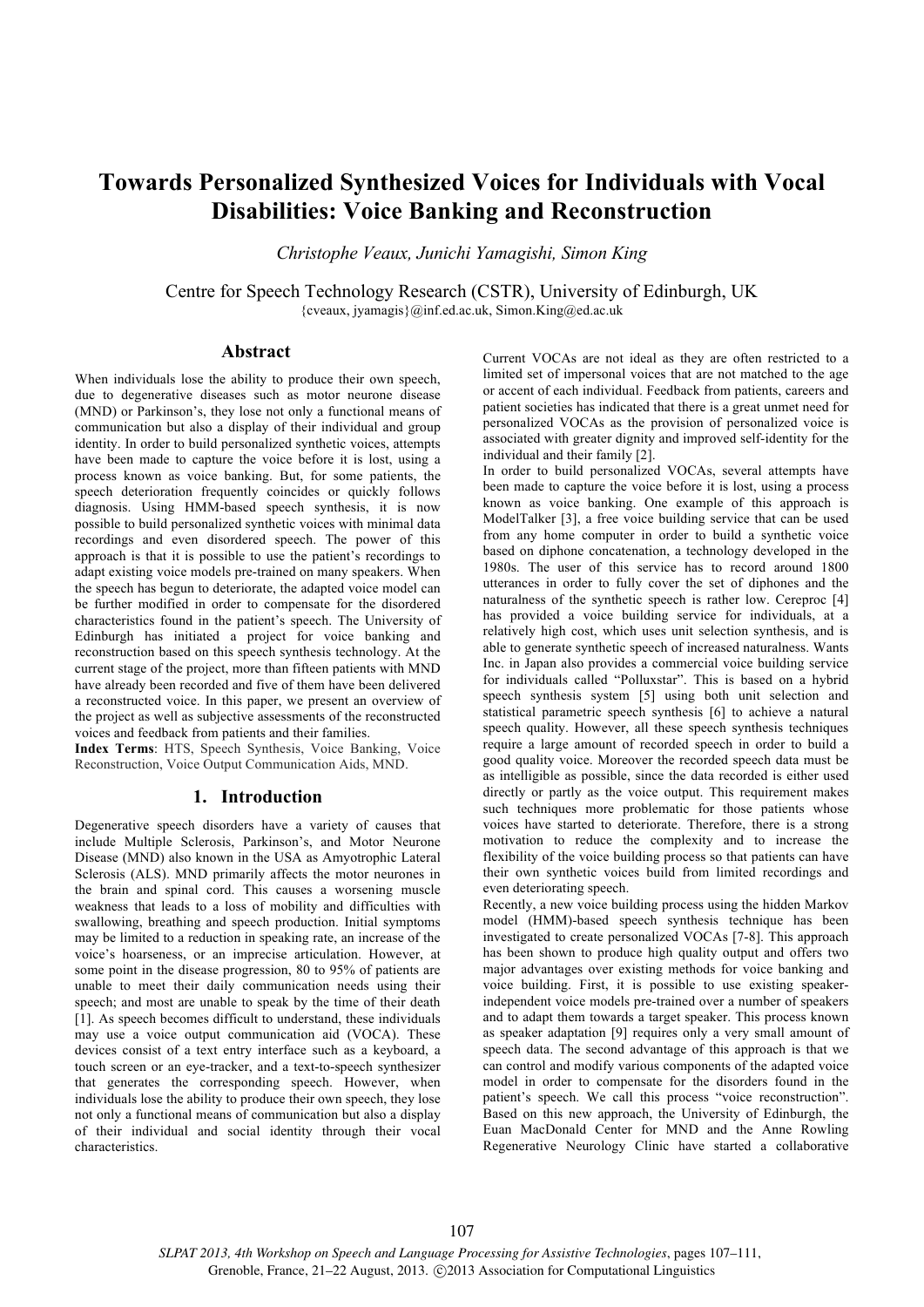project for voice banking and voice reconstruction [10-11]. At the current stage of the project, more than 15 patients with MND have already been recorded and 5 of them have been delivered a reconstructed voice. We present here the technical concepts behind this project as well as a subjective assessment of the reconstructed voices.

## **2. HMM-Based Speech Synthesis**

Our voice building process is based on the state-of-the-art HMM-based speech synthesizer, known as HTS [6]. As opposed to diphone or unit-selection synthesis, the HMM-based speech synthesizer does not use the recorded speech data directly as the voice output. Instead it is based on a vocoder model of the speech and the acoustic parameters required to drive this vocoder are represented by a set of statistical models. The vocoder used in HTS is STRAIGHT and the statistical models are contextdependent hidden semi-Markov models (HSMMs), which are HMMs with explicit state duration distributions. The state output distributions of the HSMMs represent three separate streams of acoustic parameters that correspond respectively to the fundamental frequency (logF0), the band aperiodicities and the mel-cepstrum, including their dynamics. For each stream, additional information is added to further describe the temporal trajectories of the acoustic parameters, such as their global variances over the learning data. Finally, separate decision trees are used to cluster the state durations probabilities and the state output probabilities using symbolic context information at the phoneme, syllable, word, and utterance level. In order to synthesize a sentence, a linguistic analyser is used to convert the sequence of words into a sequence of symbolic contexts and the trained HSMMs are invoked for each context. A parametergeneration algorithm is then used to estimate the most likely trajectory of each acoustic parameter given the sequence of models. Finally the speech is generated by the STRAIGHT vocoder driven by the estimated acoustic parameters.

## **3. Speaker Adaptation**

One advantage of the HMM-based speech synthesis for voice building is that the statistical models can be estimated from a very limited amount of speech data thanks to speaker adaptation. This method [9] starts with a speaker-independent model, or "**average voice model**", learned over multiple speakers and uses model adaptation techniques drawn from speech recognition such as maximum likelihood linear regression (MLLR), to adapt the speaker independent model to a new speaker. It has been shown that using 100 sentences or approximately 6-7 minutes of speech data is sufficient to generate a **speaker-adapted voice** that sounds similar to the target speech [7]. This provides a much more practical way to build a personalized voices for patients. For instance, it is now possible to construct a synthetic voice for a patient prior to a laryngectomy operation, by quickly recording samples of their speech [8]. A similar approach can also be used for patients with degenerative diseases before the diseases affect their speech. The speaker adaptation process is most successful when the average voice model is already close to the voice characteristics of the target speaker. Therefore, one goal of the voice-bank project is to record a large catalogue of healthy voices from which we can derive a set of average voice models corresponding to different age, gender and regional accents combinations. This will be presented in Section 5.

## **4. Voice Reconstruction**

Some individuals with neurodegenerative disease may already have speech symptoms at the time of the recording. In that case, the speaker adaptation process will also replicate these symptoms in the speaker-adapted voice. Therefore we need to remove speech disorders from the synthetic voice, so that it sounds more natural and more intelligible. However since the HTS is based on a vocoder model of the speech, we can now exploit the acoustic models learned during the training and the adaptation processes in order to control and modify various speech features. This is the second major advantage of using HMM-based speech synthesis. In particular, HTS has statistically independent models for duration, log-F0, band aperiodicity and mel-cepstrum. This allows the substitution of some models in the patient's speaker-adapted voice by that of a well-matched healthy voice or an average of multiple healthy voices, as illustrated in Figure 1. Although disordered speech perceptually deviates considerably from normal speech in many ways, it is known that its articulatory errors are consistent [12] and hence relatively predictable [13]. Therefore we can predefine a substitution strategy for a given condition, to some extent.



Figure 1: *The structure of the acoustic models in HTS means that there can be a substitution of state output or state duration models between an healthy voice model and the patient voice model in order to compensate for any deterioration in the patient's speech.*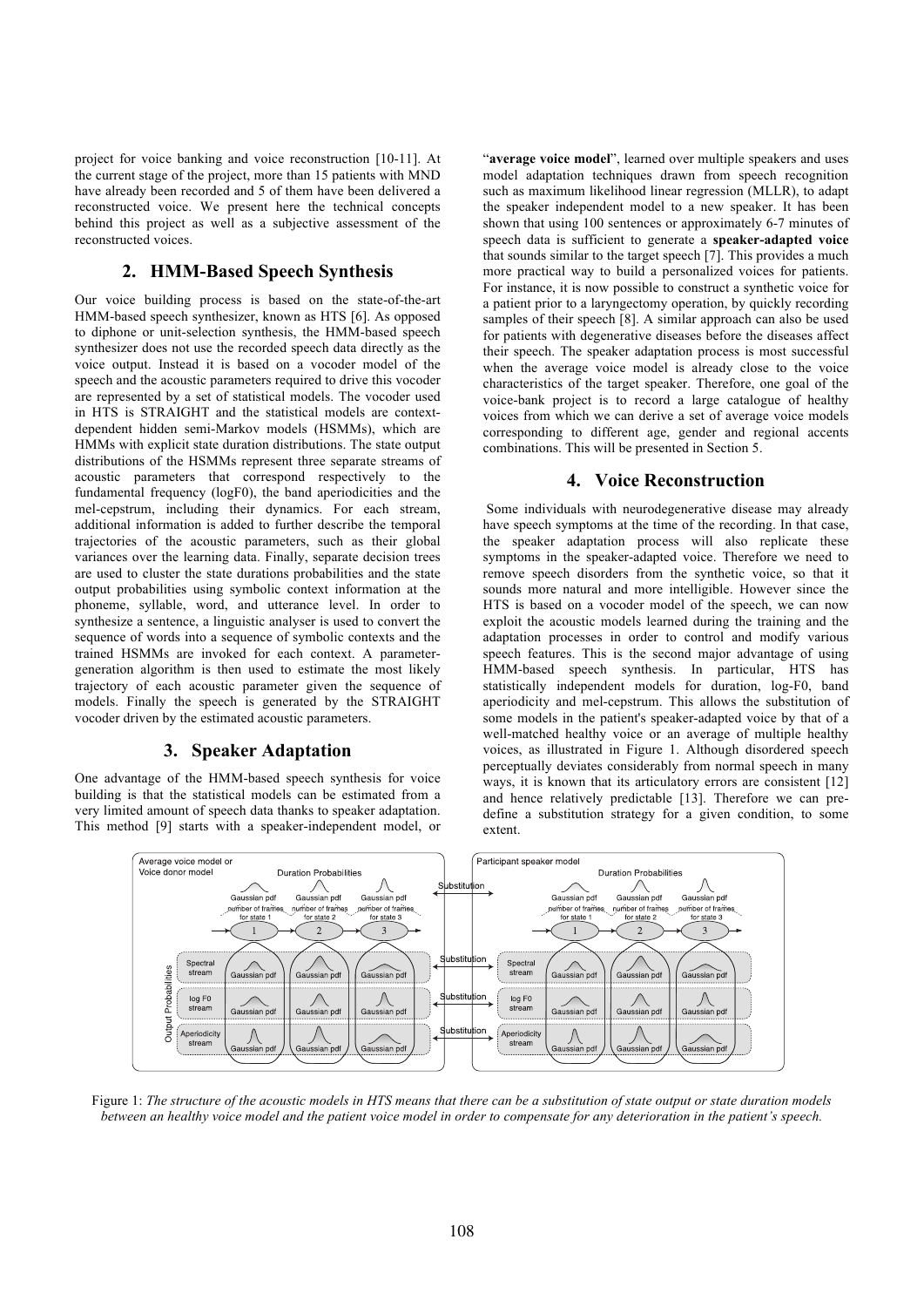For example, patients with MND often have a disordered speaking rate, contributing to a loss of the speech intelligibility. The substitution of the state duration models enables the timing disruptions to be regulated at the phoneme, word, and utterance levels. Furthermore, MND speakers often have breathy or hoarse speech, in which excessive breath through the glottis produces unwanted turbulent noise. In such cases, we can substitute the band aperiodicity models to produce a less breathy or hoarse output. In the following part of this section, we present different levels of model substitution. All these levels are combined in the final voice reconstruction process.

#### **4.1. Baseline model substitution**

In a first approach [7], the following models and information are substituted:

- Duration and aperiodicity models
- Global variances of log-F0, aperiodicity and melcepstrum

These parameters are the less correlated with the speaker identity and their substitution can fix some disorders such as slow speaking rate and excessive hoarseness. However, this substitution strategy cannot correct articulation disorders.

## **4.2. Component-wise model substitution**

This is an extension of the baseline model substitution. Since the state output distributions have diagonal covariance matrix, we can substitute a component independently from the others. This component-wise substitution strategy allows to substitute the parts of the mel-cepstrum and log-F0 streams that are the less correlated with the speaker identity. In this way, we can further reduce some disorders without altering the voice identity. In particular, we substitute the mean and variance for the following components:

- $\bullet$  1<sup>st</sup> coefficient of the mel-cepstrum (energy)
- High-order coefficients of the mel-cepstrum
- Dynamics coefficients of the mel-cepstrum and log-F0
- Voiced/Unvoiced weights

The substitution of the high order static coefficients and the dynamics coefficients of the mel-cepstrum will help to reduce the articulation disorders without altering the timbre. In our implementation, we replace all static coefficients of order *N*>40. The substitution of the dynamics coefficients of the log-F0 will help to regulate the prosodic disorders such as monotonic F0. Finally the replacement of the voiced/unvoiced weights will fix the breathiness disorders. The duration models, aperiodicity models, and global variances are also substituted as in the baseline strategy. We will refer to this method as the **component-wise strategy**.

#### **4.3. Context-dependent model substitution**

In the two previous strategies, the model substitutions are independent of the context. However, in HTS, the acoustic models are clustered after their contexts by separate decisions trees. We can use this contextual information to further refine the model substitution. For example, some MND patients cannot pronounce correctly the plosives, the approximants and the diphthongs. In these contexts, it is preferable to substitute all the mel-cepstrum coefficients in order to enhance the intelligibility of the speech. Therefore, we have defined a **context-dependent strategy**, in which the mel-cepstrum models are entirely substituted for some specific contexts. Since these contexts may vary from one patient to the other, we have designed a screening procedure in which the patients have to read out a set of 50 sentences covering most of the phonetic contexts. Their speech is then assessed by a speech therapist in order to define the contexts for which the models are to be substituted. Finally, the contextdependent and the component-wise model substitutions are combined in order to get the final version of the repaired voice. Ideally the voice donors used for the voice reconstruction should share the gender, age range and regional accent of the patient since these factors are likely to contribute to the characteristics of the voice. This is why we need to record a large number of healthy voice donors with a variety of age and regional accents, as presented in the next section.

#### **5. Database of Voice Donors**

One of the key elements of the voice-banking project is the creation of a catalogue of healthy voices with a wide variety of accents and voice identities. This voice catalogue is used to create the average voice models for the speaker adaptation and to select the voice donors for the voice reconstruction. So far we have recorded about 500 healthy voice donors with various accents (Scottish, Irish, Other UK). This database is already the largest UK speech research database. An illustration of the geographical distribution of the speakers' birthplaces is shown on Figure 2. Each speaker has been recorded in a semi-anechoic chamber for about one hour using at each time a different script in order to get the best phonetic coverage on average. The database of healthy voices is first used to create the average voice models used for speaker adaptation. Ideally, the average voice model should be close to the vocal identity of the patient and it has been shown that gender and regional accent are the most influent factors in speaker similarity perception [14]. Therefore, the speakers are clustered according to their gender and their regional accent in order to train specific average voice models. A minimum of 10 speakers is required in order to get robust average voice models.



**Q** Default view **P** Female less than 40 **P** Female 40 and older **P** 

Figure 2: UK-wide speech database.

The healthy voice database is also used to select the voice donors for the model substitution process described in section 4. The voice donors are chosen among the speakers used to build the average voice model matched to the patient's gender and accent.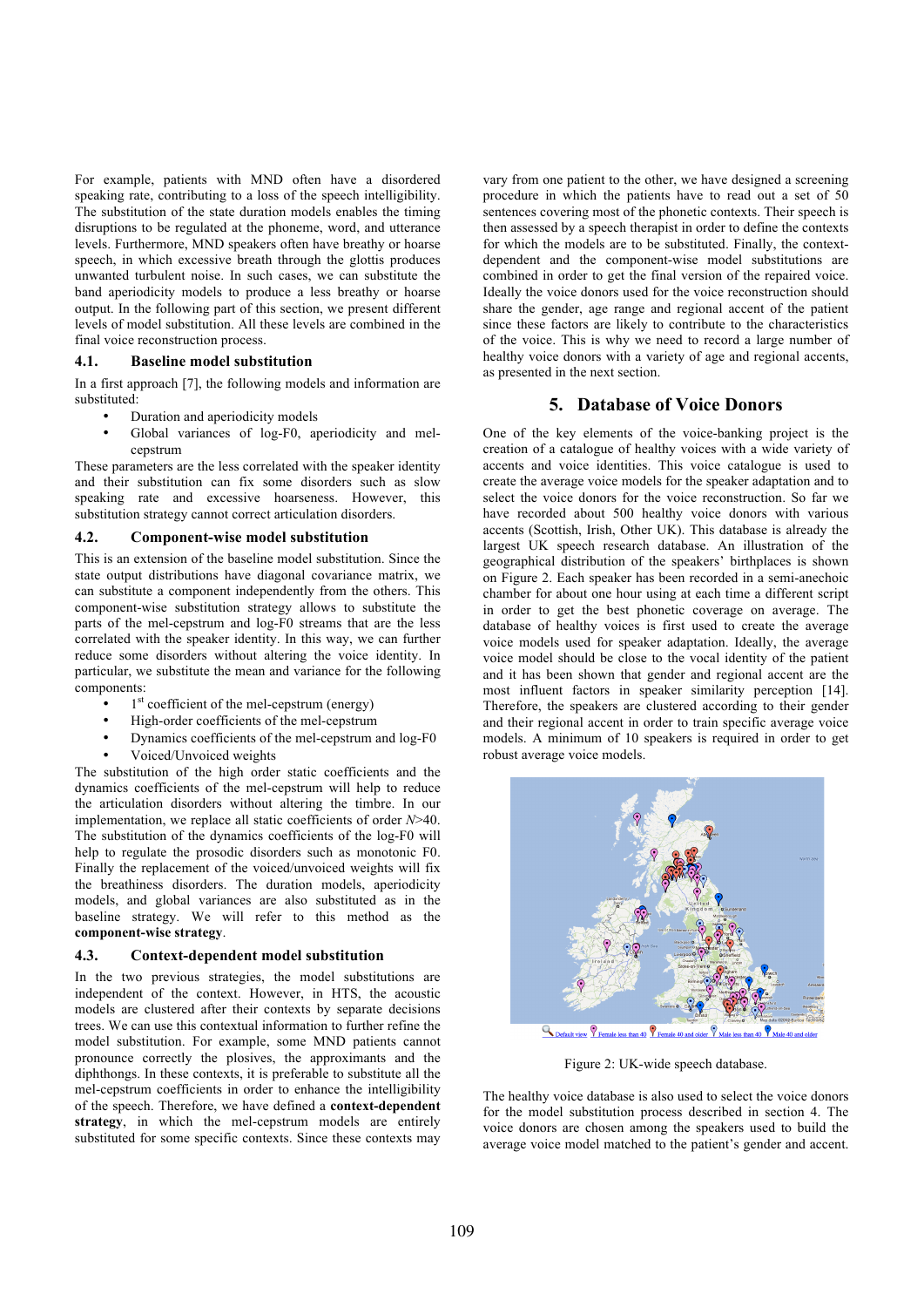We first build a speaker-adapted voice for each of these speakers using the same average voice model. The acoustic models used in HTS represent each stream of parameters separately. Therefore, a set of acoustic distances between speaker-adapted voices can be defined for each of these streams (duration, log-F0, band aperiodicity, mel-cepstrum). These distances are defined as the average Karhunen-Loeve (KL) distances [15] between the acoustics models associated to the same stream of parameters. Finally, a voice donor is selected for each stream separately, as the one that minimizes the average acoustic distance for this stream.

# **6. Clinical Trial**

As part of the voice-banking project, we are conducting a clinical trial in order to assess and further refine the voice building process for patients with degenerative speech disorders. So far, more than 15 patients with MND have already been recorded and 5 of them have been delivered a reconstructed voice. We present in the following sections a subjective assessment of the voice repair as well as the feedbacks from patients and their families.

#### **4.3. Subjective evaluation of the voice repair**

The substitution strategy presented in Section 4 was evaluated for the case of a MND patient. This patient was a 45 years old Scottish male that we recorded twice. A first recording of one hour (500 sentences) has been made just after diagnosis when he was at the very onset of the disease. At that time, his voice did not show any disorders and could still be considered as "healthy". A second recording of 15 minutes (50 sentences) has been made 10 months later. He has then acquired some speech disorders typically associated with MND, such as excessive hoarseness and breathiness, disruption of speech fluency, reduced articulation and monotonic prosody. The synthetic voices used in this experiment are shown in Table 1. The same male-Scottish average voice model, denoted as AV, was used to create all the synthetic voices. This average voice was trained on 17 male Scottish speakers using 400 sentences each giving a total of 6800 sentences. The synthetic voice created from the first recording of the patient ("healthy" speech) was used as the reference voice for the subjective evaluations. This reference voice is referred to as HC. This choice of a synthetic voice as reference instead of the natural recordings was done to avoid any bias due to the loss of quality inherent to the synthesis. The reconstructed voice IR was obtained by applying the combination of the **component-wise** and **context-dependent**  substitution strategies to the speaker-adapted voice IC build from the second recording of the patient ("impaired" speech).

| Voice                                            | Description                                      |  |  |
|--------------------------------------------------|--------------------------------------------------|--|--|
| AV                                               | Average voice used for speaker adaptation        |  |  |
| HС                                               | Speaker adapted voice of the "healthy" speech    |  |  |
| IC                                               | Speaker adapted voice of the "impaired" speech   |  |  |
| IR                                               | Reconstructed voice using the component-wise and |  |  |
|                                                  | context-dependent model substitutions            |  |  |
| Table 1: Voices compared in the evaluation toots |                                                  |  |  |

Table 1: Voices compared in the evaluation tests

In order to evaluate the effectiveness of the voice reconstruction, two subjective tests were conducted. The first one assesses the intelligibility of the synthesized voice and the second, the speaker similarity. The same 40 semantically unpredictable sentences [16] were synthesized for each of the 3 voices created from the patient's recordings (see Table 1). The resulting synthesized samples were divided into 4 groups such that each voice is represented by 10 samples in a group. A total of 40 native English participants were asked to transcribe the synthesized samples, with 10 participants for each group. Within each group, the samples were presented in random order for each participant. The participants performed the test with headphones. The transcriptions were evaluated by measuring the word error rate (WER).

| Voice | Mean WER $(\%)$ | std |
|-------|-----------------|-----|
| HС    | 76              |     |
|       |                 | 18  |
|       |                 |     |

Table 2: Word Error Rate (mean, standard deviation)

The same test sentence "People look, but no one ever finds it." was synthesized for each of the 4 voices in Table 1. Participants were asked to listen alternatively to the reference voice HC and to the same sentence synthesized with the reconstructed voice IR and the average voice model AV. The presentation order of the voices being tested was randomized. Participants should rate the similarity between the tested voice and the reference HC on a 5 point scale (1: Very dissimilar, 2: Dissimilar, 3: Quite Similar, 4: Very similar; and 5: Identical). However, the participants were not given further instruction in order to avoid biasing towards rating any specific form of similarity. A total of 40 native English speakers performed the test using headphones.

| Voice | <b>Mean Opinion Score</b> | std  |
|-------|---------------------------|------|
|       | 2.05                      | 1.05 |
|       | 2.61                      | 121  |
|       |                           |      |

Table 3: Similarity to the reference voice HC on a MOS-scale (mean, standard deviation)

The resulting average WERs for the intelligibility test are shown in Table 2. We are not interested here in the absolute values of the WER but in their relative values compared to the reference voice HC. As expected, the synthetic voice IC created from the "impaired" speech has a high WER, which means that the articulation disorders from the patient's speech have degraded the intelligibility. The important result here is that the model substitution improves the speech intelligibility of the reconstructed voice IR. The results of the similarity test are shown in Table 3. A first interesting result is that the voice clone IC created by speaker adaptation from the "impaired" speech is more similar to the healthy clone HC that the average voice AV. In the case of this patient, this validates an implicit assumption of the voice reconstruction process: some valuable information about the original vocal identity should remain in the impaired speech. The other important result is the improvement of the average similarity scores when the model substitution strategies are applied. Between IR and AV, there is a mean improvement of 1 MOS (with a p-value  $\le$  1.e-5) and more surprisingly, there is also a significant improvement of 0.5 MOS (p-value << 1.e-3) between IC and IR. One explanation of this last result could be